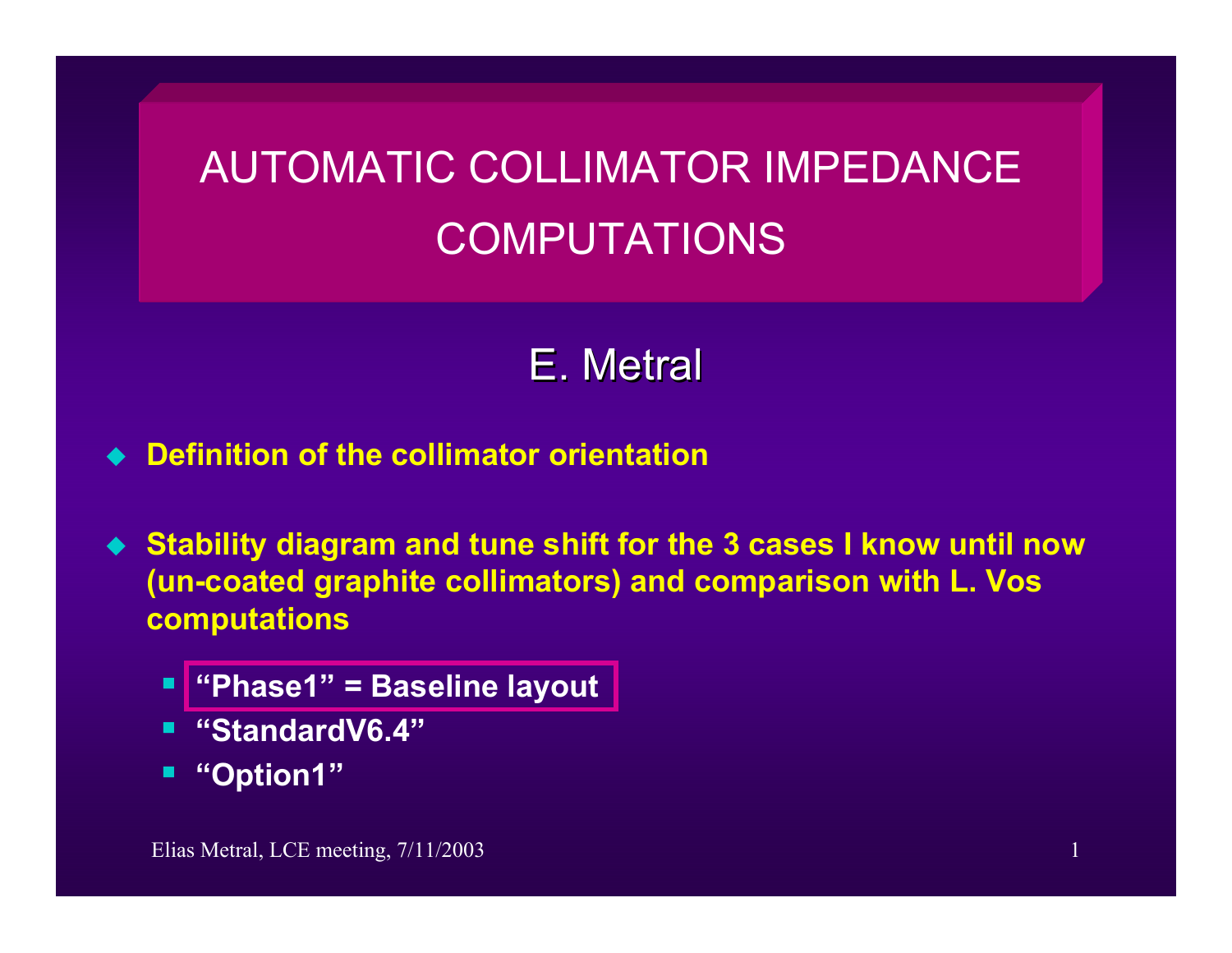**Definition of the collimator orientation**

 **The angle given is between the x-axis and the direction perpe ndic ular to the jaws (from L. Vos)**

⇒ **There is a Pi/2 with the angle I used for the last LCE presentation**

**This problem has been solved**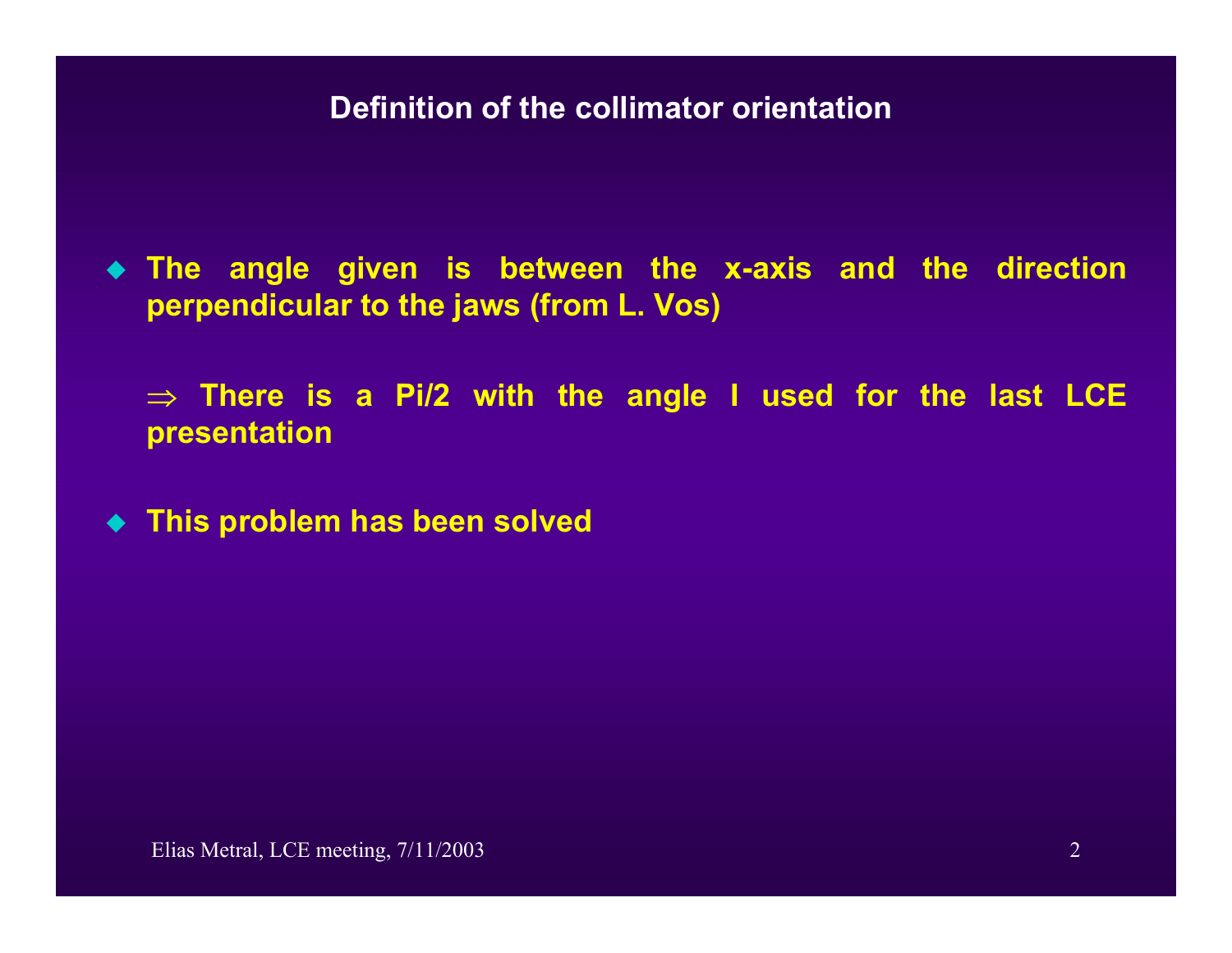**Stability diagram (maximum octupoles) and collective tune shift for the most unstable coupled-bunch mode and head-tail mode 0 (1.1e11 p/b at 7 TeV)** 



Elias Metral, LCE meeting,  $7/11/2003$  3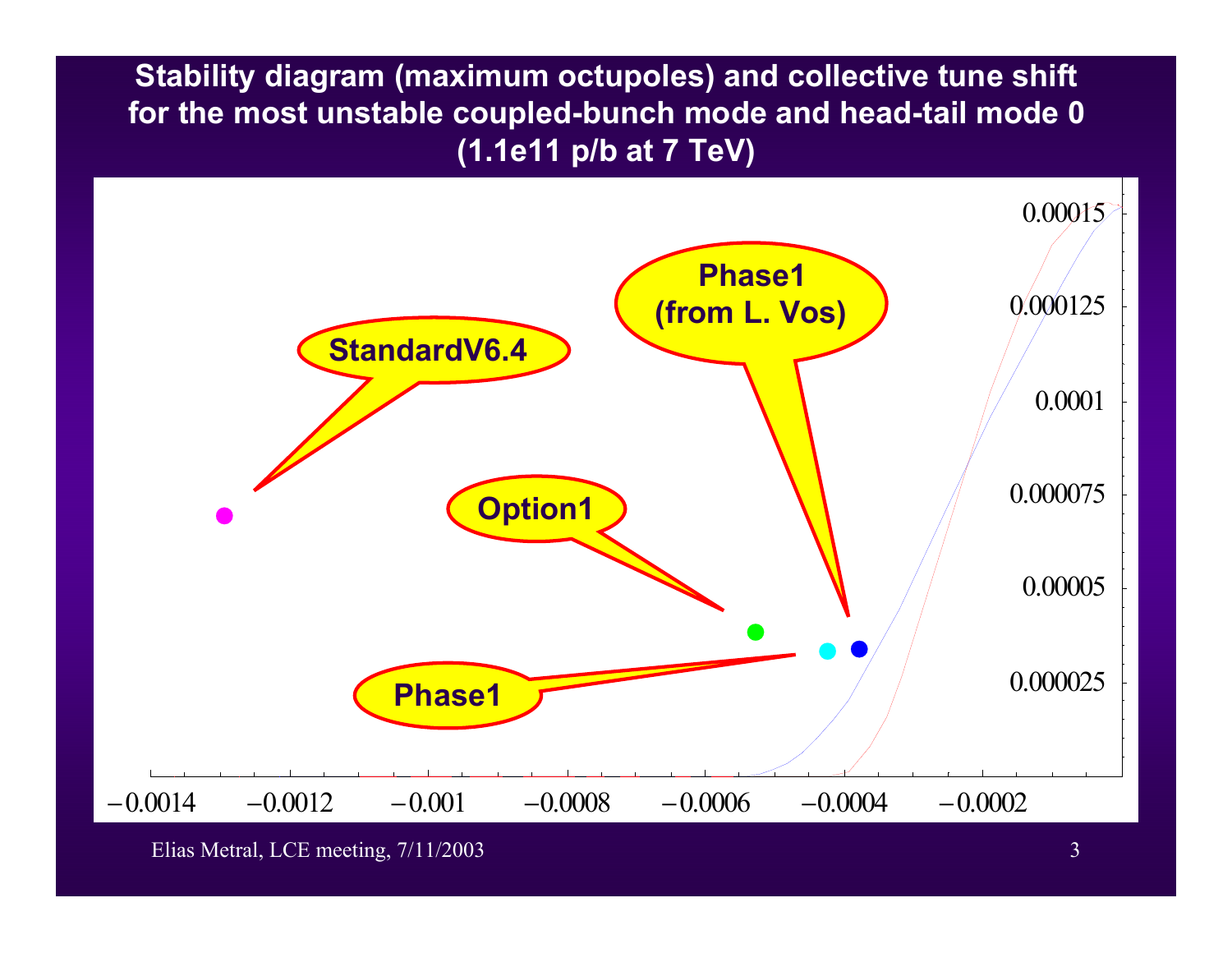## **3 Excel files for the moment (1/2)**



|                |      | IR Type Name       |          |             |                  |                  |            | Orientation Angle Material Alternative Length Setting [inj σ] Setting [top σ] |          | Half gap [m] Half gap [m] Betax<br>7 TeV |        | Betay         |
|----------------|------|--------------------|----------|-------------|------------------|------------------|------------|-------------------------------------------------------------------------------|----------|------------------------------------------|--------|---------------|
|                |      |                    | (approx) | [rad]       | material         |                  | inj optics | squeezed                                                                      | inj&ramp | squeezed                                 | [m]    | [m]           |
| 3              | prim | <b>TCP.6L3.B1</b>  | н        | $0.000 C-C$ | n/a              | 0.2 <sub>m</sub> | 8.0        | 15.0                                                                          | 0.00801  | 0.00380                                  |        | 128.23 160.36 |
|                | sec  | <b>TCS.5L3.B1</b>  | H        | 0.000 C-C   | Al/Ti/C+Cu 1.0 m |                  | 9.3        | 18.0                                                                          | 0.00586  | 0.00287                                  |        | 50.79 336.44  |
|                | sec  | TCS.A4R3.B1        | H        | 3.063 C-C   | Al/Ti/C+Cu 1.0 m |                  | 9.3        | 18.0                                                                          | 0.00425  | 0.00208                                  |        | 26.67 362.83  |
|                | sec  | TCS.B4R3.B1 H      |          | 0.078 C-C   | Al/Ti/C+Cu 1.0 m |                  | 9.3        | 18.0                                                                          | 0.00426  | 0.00209                                  |        | 26.84 359.91  |
|                | sec  | <b>TCS.A5R3.B1</b> | H        | 0.155 C-C   | Al/Ti/C+Cu 1.0 m |                  | 9.3        | 18.0                                                                          | 0.00493  | 0.00241                                  |        | 35.91 304.93  |
|                | sec  | TCS.B5R3.B1 H      |          | 2.972 C-C   | Al/Ti/C+Cu 1.0 m |                  | 9.3        | 18.0                                                                          | 0.00550  | 0.00269                                  |        | 44.76 275.83  |
|                | sec  | TCS.C5R3.B1 H      |          | $0.156$ C-C | Al/Ti/C+Cu 1.0 m |                  | 9.3        | 18.0                                                                          | 0.00610  | 0.00299                                  |        | 55.01 251.09  |
| $\overline{7}$ | prim | TCP.D6L7.B1 V      |          | 1.571 C-C   | n/a              | 0.2 <sub>m</sub> | 6.0        | 6.0                                                                           | 0.00664  | 0.00168                                  |        | 90.45 156.44  |
|                | prim | TCP.C6L7.B1        | H        | 0.000 C-C   | n/a              | 0.2 <sub>m</sub> | 6.0        | 6.0                                                                           | 0.00501  | 0.00127                                  |        | 89.13 158.74  |
|                | prim | TCP.B6L7.B1        | S        | 2.410 C-C   | n/a              | 0.2 <sub>m</sub> | 6.0        | 6.0                                                                           | 0.00582  | 0.00148                                  |        | 87.83 161.07  |
|                | sec  | <b>TCS.A6L7.B1</b> | H        | 2.919 C-C   | n/a              | 1.0 <sub>m</sub> | 7.0        | 10.5                                                                          | 0.00486  | 0.00185                                  |        | 48.45 320.00  |
|                | sec  | <b>TCS.B5L7.B1</b> | -S       | 2.593 C-C   | Al/Ti/C+Cu       | 1.0 <sub>m</sub> | 7.0        | 10.5                                                                          | 0.00782  | 0.00298                                  |        | 126.54 248.46 |
|                | sec  | TCS.A5L7.B1 S      |          | 0.550 C-C   | Al/Ti/C+Cu       | 1.0 <sub>m</sub> | 7.0        | 10.5                                                                          | 0.00787  | 0.00299                                  |        | 131.25 241.96 |
|                | sec  | TCS.A4L7.B1        | -V       | 1.570 C-C   | n/a              | 1.0 <sub>m</sub> | 7.0        | 10.5                                                                          | 0.00515  | 0.00196                                  | 303.53 | 69.28         |
|                | sec  | TCS.A4R7.B1 H      |          | 0.371 C-C   | n/a              | 1.0 <sub>m</sub> | 7.0        | 10.5                                                                          | 0.00568  | 0.00216                                  |        | 66.92 198.29  |
|                | sec  | TCS.B4R7.B1 H      |          | 3.118 C-C   | n/a              | 1.0 <sub>m</sub> | 7.0        | 10.5                                                                          | 0.00496  | 0.00189                                  |        | 64.21 204.36  |
|                | sec  | TCS.C4R7.B1 V      |          | 1.381 C-C   | n/a              | 1.0 <sub>m</sub> | 7.0        | 10.5                                                                          | 0.00880  | 0.00335                                  |        | 63.01 207.27  |
|                | sec  | TCS.F4R7.B1 S      |          | 0.592 C-C   | Al/Ti/C+Cu       | 1.0 <sub>m</sub> | 7.0        | 10.5                                                                          | 0.00746  | 0.00284                                  |        | 66.17 319.92  |
|                | sec  | TCS.G4R7.B1 H      |          | 2.701 C-C   | n/a              | 1.0 <sub>m</sub> | 7.0        | 10.5                                                                          | 0.00660  | 0.00251                                  |        | 68.39 316.97  |
|                | sec  | TCS.A5R7.B1 V      |          | 1.611 C-C   | n/a              | 1.0 <sub>m</sub> | 7.0        | 10.5                                                                          | 0.00440  | 0.00168                                  | 362.63 | 50.10         |
|                | sec  | TCS.B5R7.B1 V      |          | 1.530 C-C   | n/a              | 1.0 <sub>m</sub> | 7.0        | 10.5                                                                          | 0.00442  | 0.00168 356.63                           |        | 50.40         |